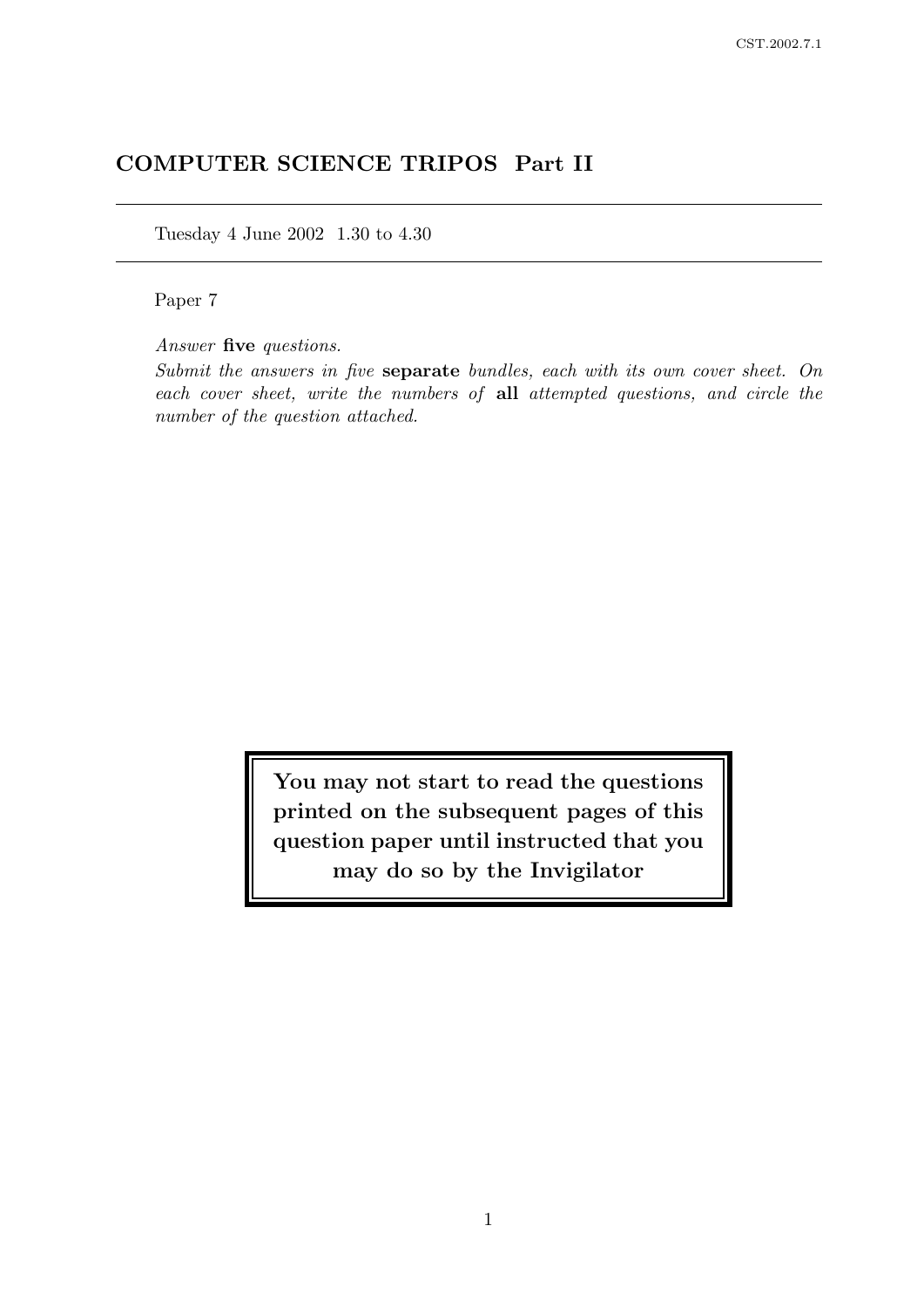### 1 Specification and Verification I

(a) Describe the difference between deep and shallow semantic embedding.

[4 marks]

- (b) Describe two advantages of using deep embedding and two disadvantages.  $[4 + 4$  marks
- (c) Outline how partial and total correctness specifications can be translated into higher order logic. [4 marks]
- (d) Give one advantage and one disadvantage of regarding Hoare Logic as a theory in higher order logic.  $[2 + 2 \text{ marks}]$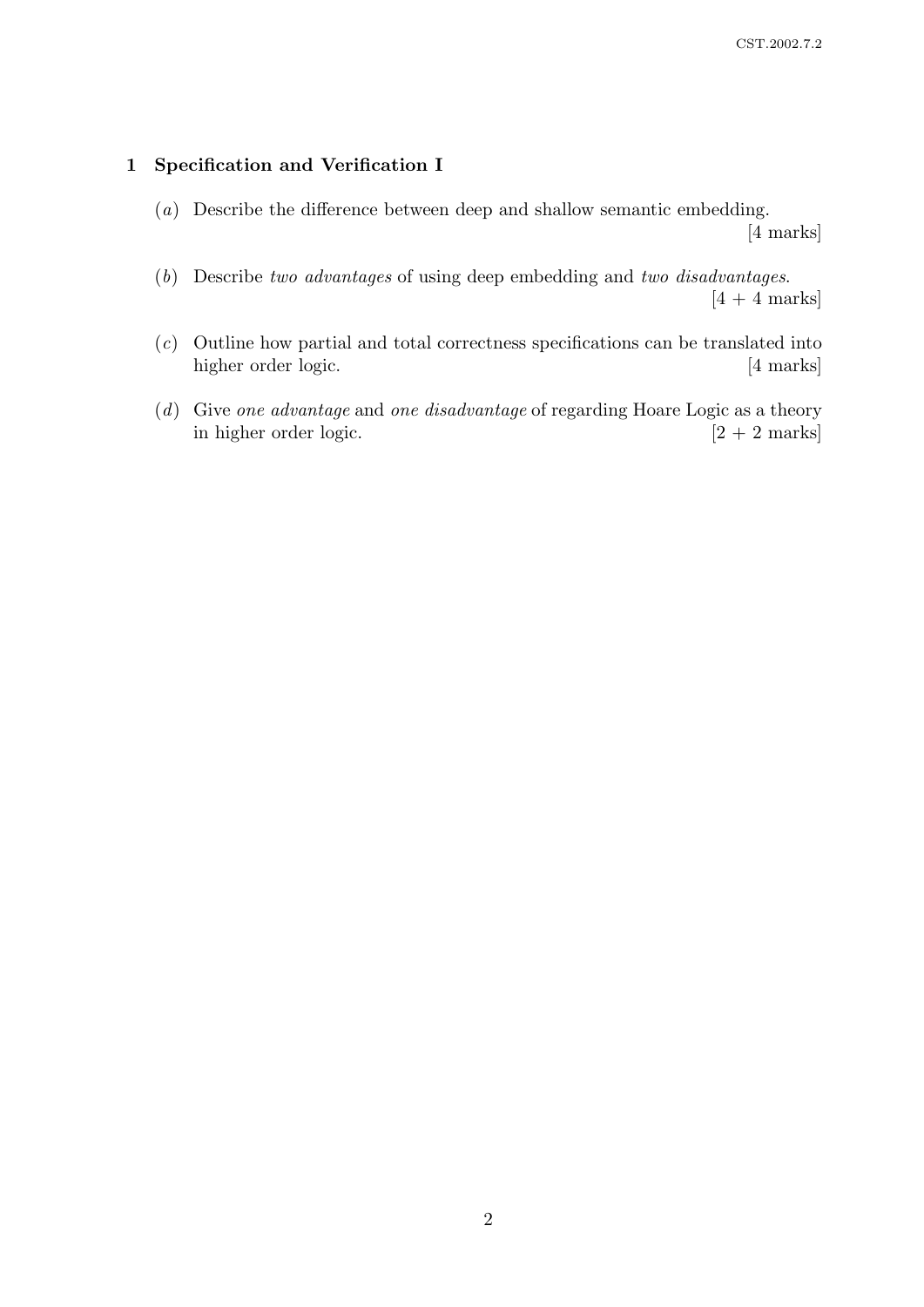## 2 Specification and Verification II

Consider a  $3 \times 3$  array of 9 switches



Suppose each switch  $1, 2, \ldots, 9$  can be either on or off, and that toggling any switch will automatically toggle all its immediate neighbours. For example, toggling switch 5 will also toggle switches 2, 4, 6 and 8, and toggling switch 6 will also toggle switches 3, 5 and 9.

- (a) Devise (i) a state space and (ii) transition relation to represent the behaviour of the array of switches.  $[4 + 6$  marks]
- (b) You are given the problem of getting from an initial state in which even numbered switches are on and odd numbered switches are off, to a final state in which all the switches are off.

Write down predicates on your state space that characterise the  $(i)$  initial and  $(ii)$  final states.  $[2 + 2$  marks]

(c) Explain how you might use a model checker to find a sequence of switches to toggle to get from the initial to final state. [6 marks]

You are not expected actually to solve the problem, but only to explain how to represent it in terms of model checking.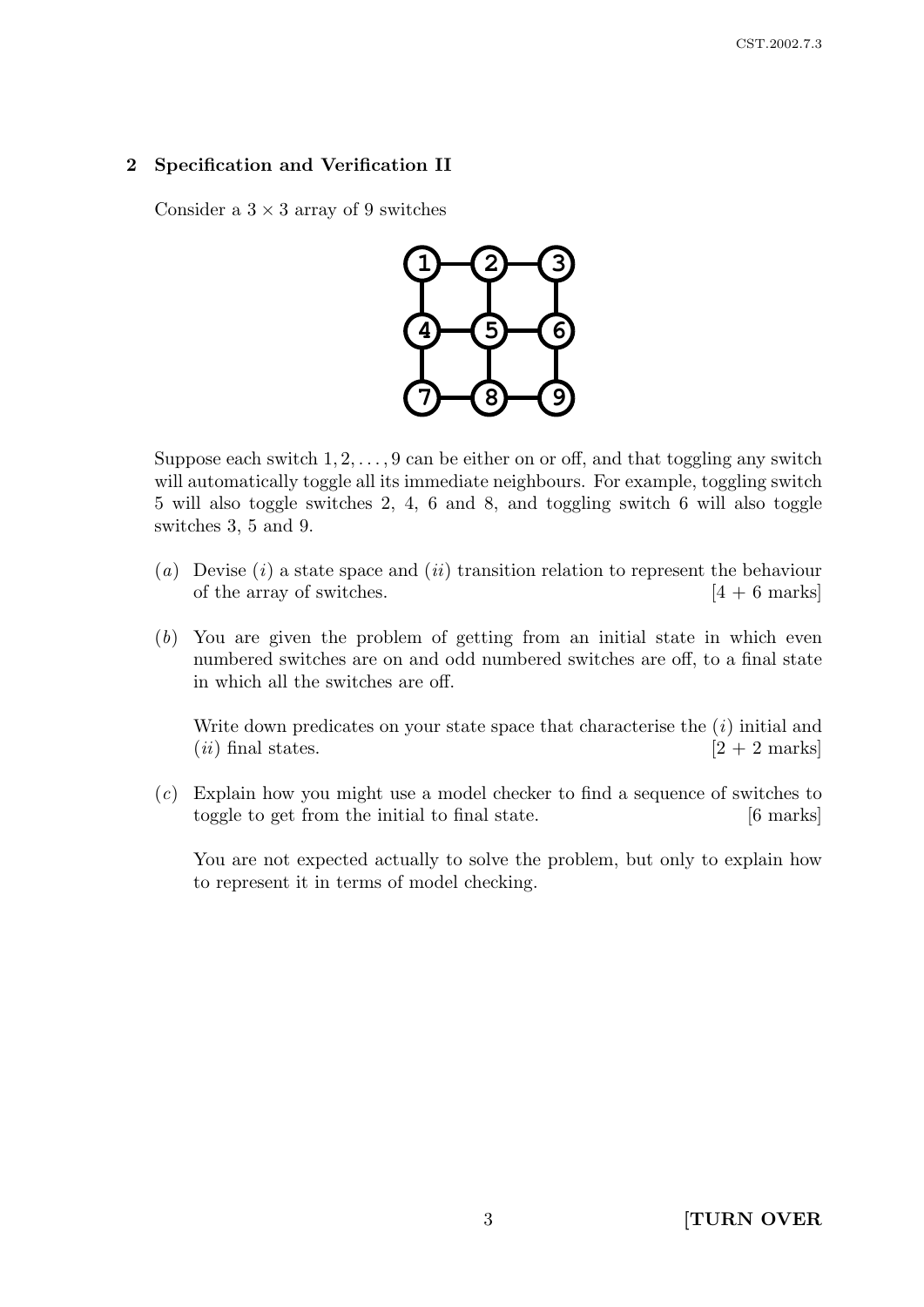#### 3 Comparative Architectures

A naïve programmer writes the following code for performing the matrix multiplyadd function  $C = AB + C$  on square matrices:

```
for (i=0; i < N; ++i) {
  for(j=0;j\le N;++j) {
    for(k=0; k < N; ++k) {
       C[k][i] = C[k][i] + (A[k][j] * B[j][i]);
    }
  }
}
```
(where  $X[\nu]$ [u] refers to the element in row v, column u. Arrays are stored in memory row by row, i.e.

 $X[0]$ [0], $X[0]$ [1], $X[0]$ [2]... $X[0]$ [N], $X[1]$ [0], $X[1]$ [1], etc.)

- (a) When used to multiply very large matrices, performance of the programmer's algorithm is very poor. Explain what is happening. [6 marks]
- (b) The algorithm can be improved simply by changing the order of the loops. Demonstrate how and why. [5 marks]
- (c) Show how further improvement can be obtained through a technique known as cache blocking. [5] marks]
- (d) Could the algorithm be successfully parallelised to run on a microprocessor supporting Simultaneous Multithreading (SMT)? Briefly justify your answer. [4 marks]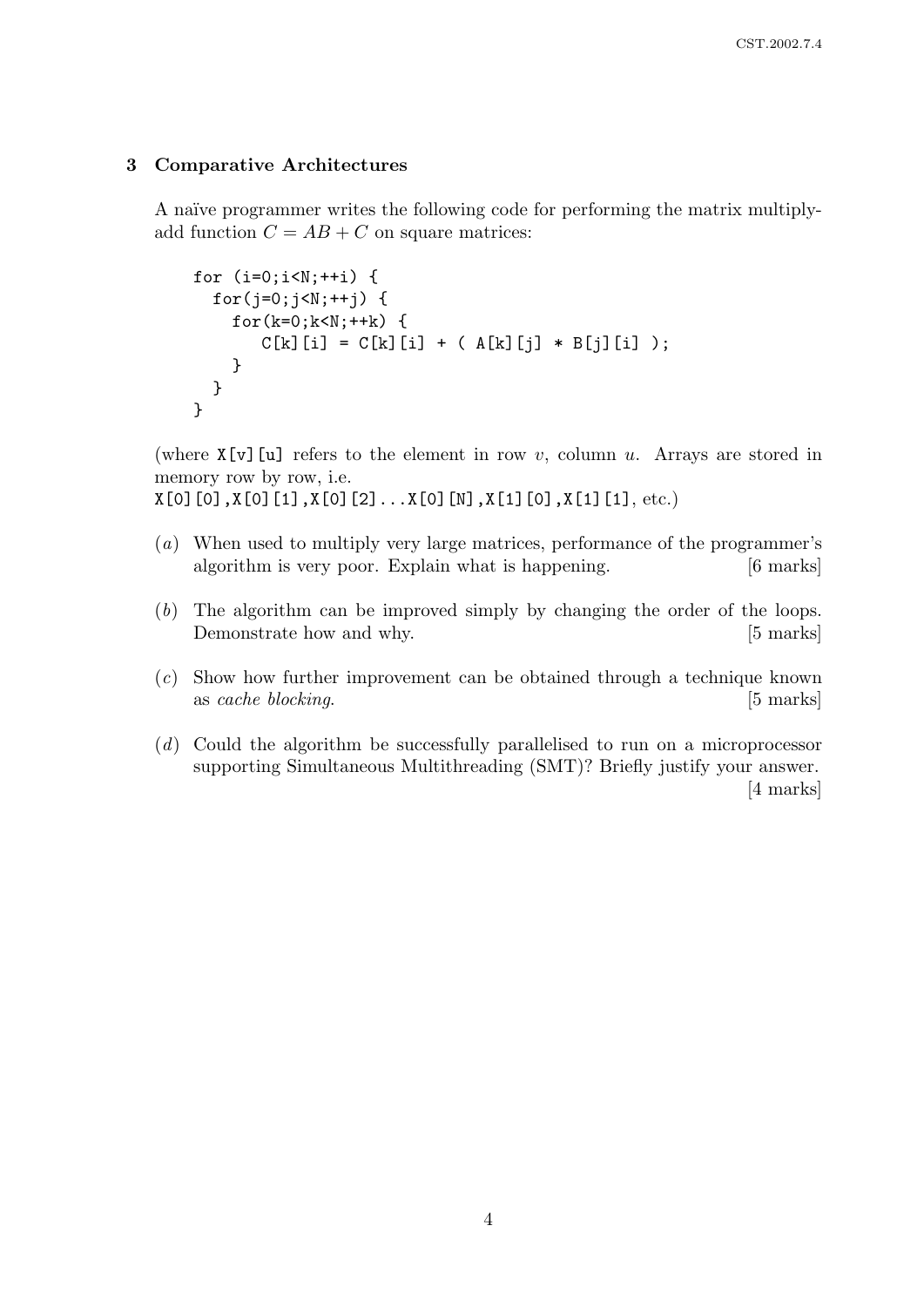### 4 Optimising Compilers

(a) Explain how the register interference graph (sometimes known as the clash graph) is constructed and briefly explain its relevance to register allocation.

[5 marks]

(b) Determine the register interference graph for the following flowgraph program expressed in an assembly language notation. Only lines 3 and 10 have labels; the remaining lines are numbered for your convenience. The compare and branch instructions are written on a single line to reflect the flowgraph view of them. Give the interference graph in diagrammatic form, and annotate each edge in it with the line or lines in the program which produce it.

|                | Length: |            |                             |
|----------------|---------|------------|-----------------------------|
| L0             |         | MOV        | p, r0                       |
| L1             |         | MOV        | i, #0                       |
| L2             |         | <b>CMP</b> | BEQ<br>p, #0;<br>L10        |
|                | L3:     | MOV        | t3, i                       |
| L4             |         | ADD        | t4, t3, #1                  |
| L <sub>5</sub> |         | MOV        | i, t4                       |
| L <sub>6</sub> |         | MOV        | t5, p                       |
| L7             |         | LDR        | t6, $[t5, #4]$              |
| L <sub>8</sub> |         | MOV        | p, t6                       |
| L9             |         | <b>CMP</b> | t6, #0;<br><b>BNE</b><br>L3 |
|                | L10:    | MOV        | r0, i                       |
| L11            |         | RET        |                             |

[Hint: you may wish to construct a table showing which locations have which variables live at that point.] [10 marks]

 $(c)$  Suppose a given flowgraph program uses k registers when a given compiler colours its variables with registers. Now suppose the program is converted to static single assignment (SSA) form and the latter coloured by the same compiler, this time using l registers. How would you expect k and l to compare? Discuss, giving reasons, whether there might be some program which disagreed with your expectation. [5 marks]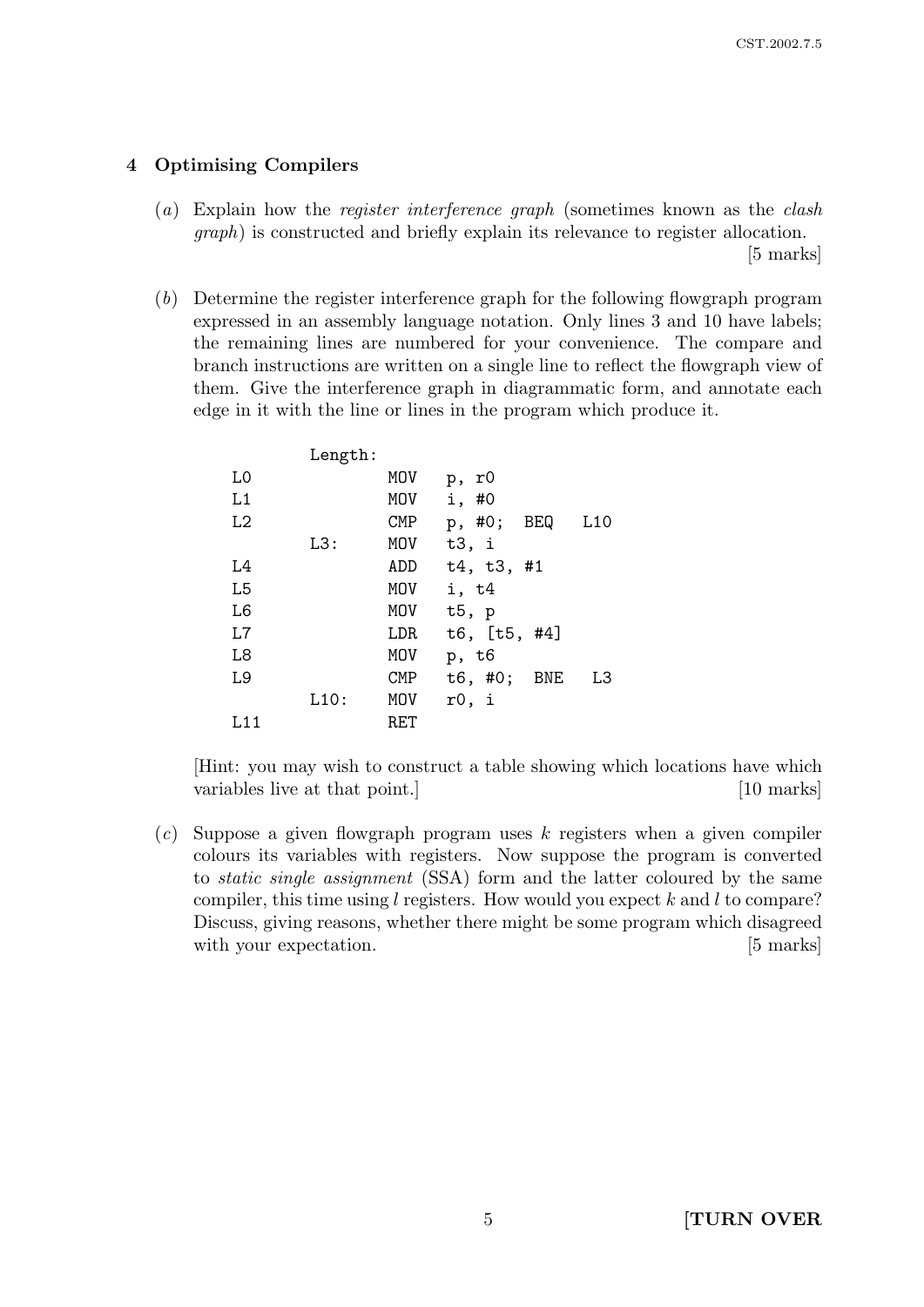#### 5 E-Commerce

A new start-up company proposes to develop an electronic wallet, a device that can cryptographically hold electronic money, data, credit card numbers etc. Such a device might, for example, be included in a mobile phone.

- (a) Explain how network externalities affect the introduction of such a device. [5 marks]
- (b) Explain some of the legal and regulatory issues affecting such a device.

[5 marks]

- (c) Sketch out the back-end processing and infrastructure that would be needed to support such a device. [5 marks]
- (d) Would such a device increase the overall security of a transaction? Justify your answer. [5 marks]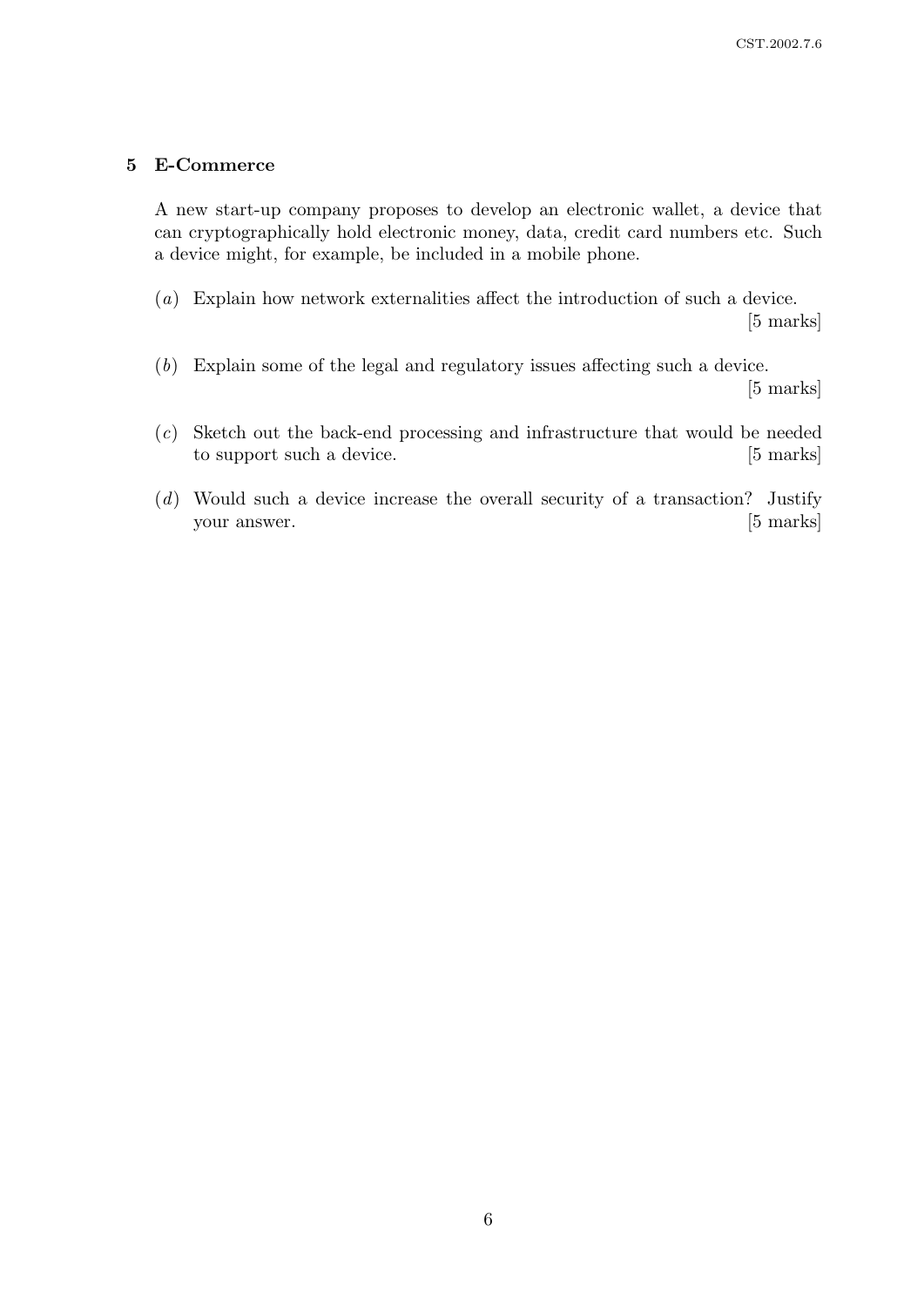## 6 Security

(a) One of the algorithms that you implement inside a smartcard requires a stack (LIFO) for storing data records. Assume that each record is a few hundred bytes long. This stack can become very large and the small amount of memory available in the card is not sufficient to hold it. Therefore you decide that the stack object will be implemented via remote method invocation in the card terminal, which has enough memory.

The externally stored stack offers the usual four methods: init to initialise an empty stack, push to place a data record onto the stack, isempty to test whether the stack contains no record, and pop to retrieve the top record from the stack.

The integrity of the stack is crucial for the security of the application and the card terminal is not tamper resistant. Consider an algorithm for an integrityprotected stack object that will be implemented on the smartcard and uses an existing secure hash function  $h$  available in the card as well as the external stack object.

- (i) Why is just adding a simple message authentication code to each externally stored record not sufficient here? [2 marks]
- (ii) What check data do you attach to externally stacked records, such that the memory required in the smartcard does not grow with the stack size? What check data remains inside the card? Show the resulting internal check values and the records on the external stack (call them  $Y_1, Y_2, \ldots$ ) after you pushed three data records  $X_1, X_2, X_3$  onto the stack. [6 marks]
- (*iii*) Write short pseudo-code for the methods of the protected stack object (secure\_init, secure\_push, secure\_pop, secure\_isempty) that shows how they update the on-card check data and under which conditions a tampering alarm is raised. [6 marks]
- (b) In the same smartcard application, you also need an externally stored integrityprotected queue (FIFO). You decide to protect each externally stored record with a MAC for which a new key will be generated whenever the FIFO is initialised. What check data beyond the MAC key needs to be kept inside the card? What additional check data do you have to add to the records to guarantee the integrity of the FIFO? [6 marks]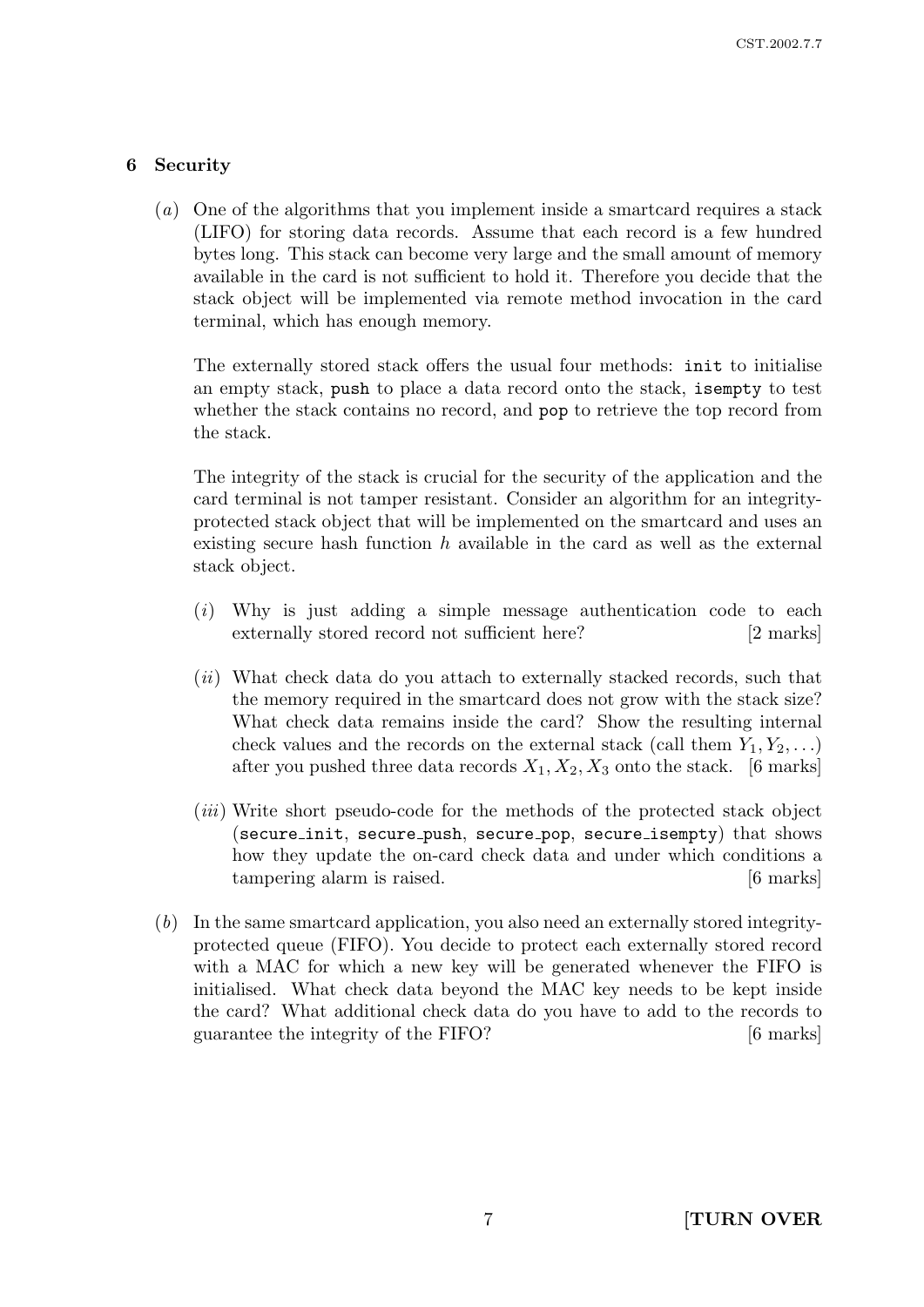## 7 Neural Computing

- (a) When using a feed-forward neural network to solve a classification problem, one alternative is to interpret the network's outputs as posterior probabilities of class membership, and then to use these posterior probabilities to make classification decisions. Alternatively, we can treat the network as a discriminant function which is used to make the classification decisions directly. Discuss the relative merits of these two approaches. [8 marks]
- (b) Explain the concept of a likelihood function, and the principle of maximum likelihood in model building and inference from data. [2 marks]
- (c) Explain the key ideas of a Hopfield neural network for content-addressable, associative memory. In explaining how memories are stored and retrieved, be sure to define the notions of:
	- configuration space
	- connectivity matrix
	- stable attractor
	- basin of attraction
	- network capacity, and its dependence on the number of "neurones"

[10 marks]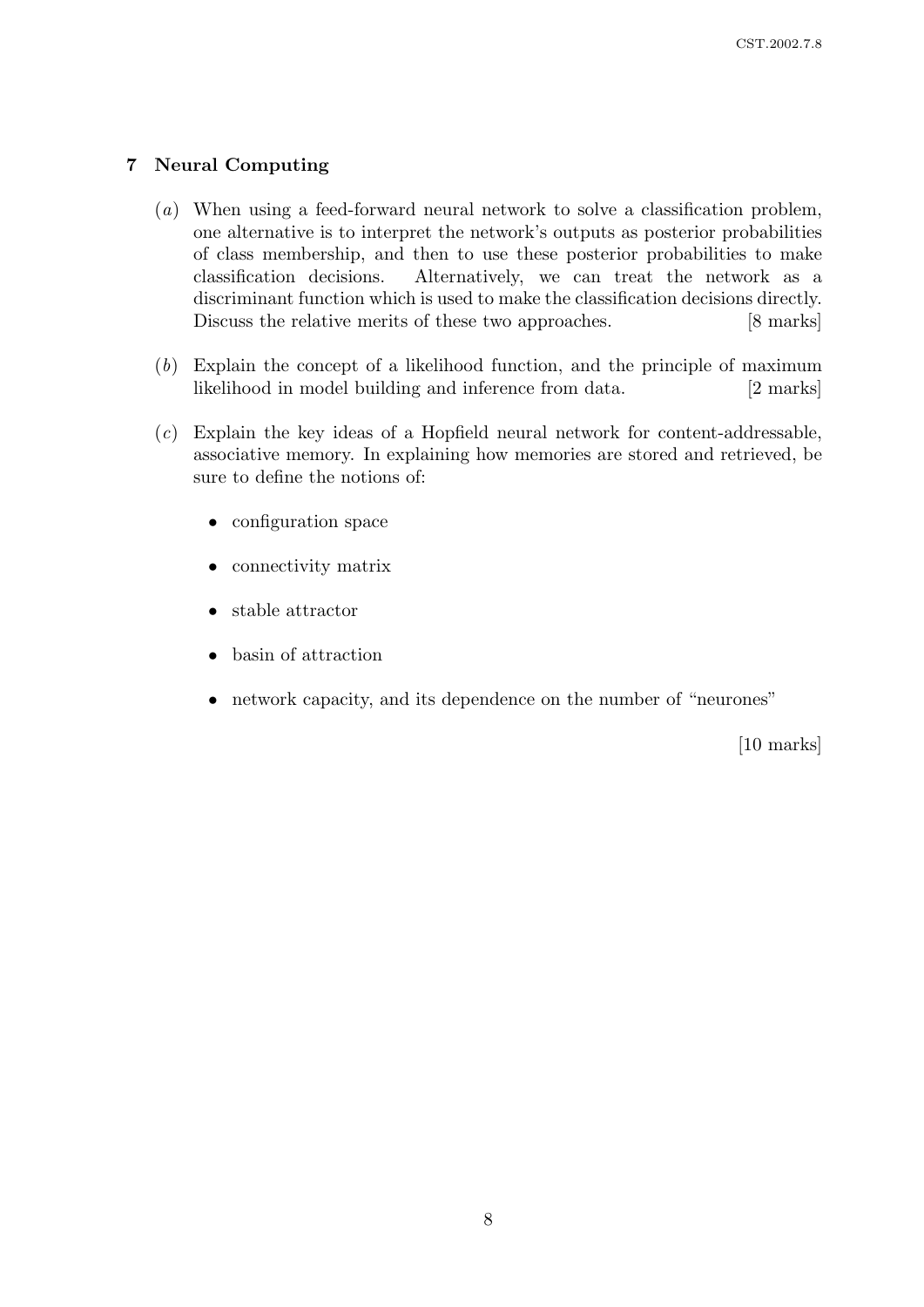#### 8 Computer Systems Modelling

Consider an  $M/M/1$  queue and represent the state of the queue by the number of customers present.

- (a) Draw a state diagram for the Markov chain describing the state of the queue showing the possible states and transition rates. Briefly explain the diagram. [4 marks]
- (b) What is the condition for the existence of a steady-state equilibrium distribution  $p_k$   $(k = 0, 1, 2, ...)$  for the number present? [2 marks]
- $(c)$  Determine the steady-state average number of customers present. [4 marks]
- (d) Use Little's law to determine the steady-state average response time that a customer spends in the system. [2 marks]
- (e) Suppose that a single communication channel is used to carry data items sent by various sources connected to the channel. Assume that each source generates a stream of data items with inter-arrival times which are exponential at rate 2 items/second and that all sources are statistically independent. All the items wait in a single queue and are transmitted one at a time. The transmission times are exponentially distributed with mean 25 milliseconds and are statistically independent. Determine the largest number of sources that can be connected to the channel according to each of the following two criteria:
	- (i) The channel is not saturated.
	- $(ii)$  The steady-state average response time for an item must not exceed 100 milliseconds.

[8 marks]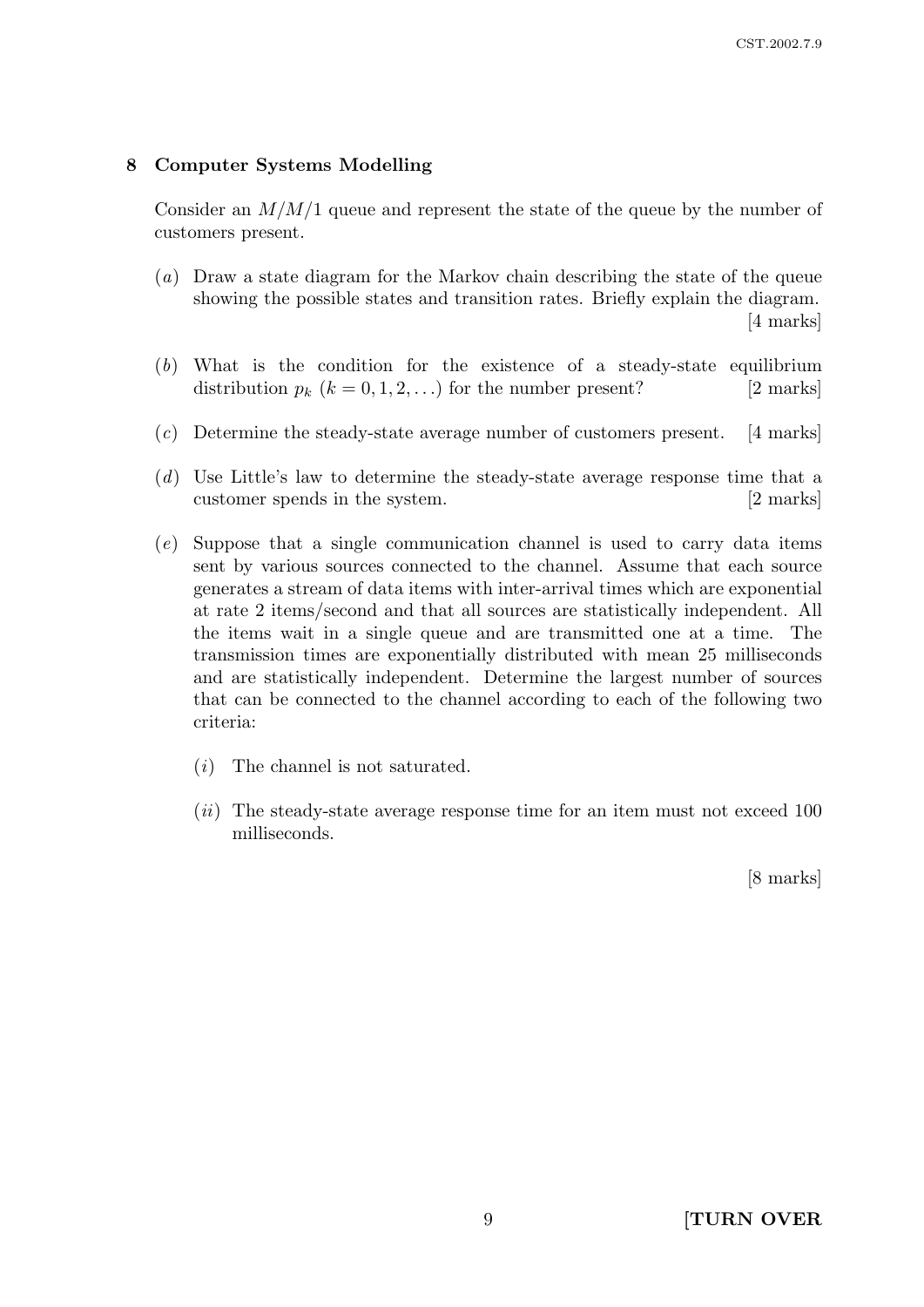#### 9 Advanced Graphics

- (a) A disc is a finite, planar, circular object. Describe an algorithm to find the point of intersection of an arbitrary ray with an arbitrary disc in three dimensions. Ensure that you describe the parameters used to define both the ray and the disc. [6 marks]
- (b) Given the above algorithm and an algorithm to find the intersection of an arbitrary ray with a finite-length open cylinder, a programmer has two choices for implementing an algorithm to find the intersection with a finite-length closed cylinder. She could simply use the finite-length open cylinder primitive and two disc primitives. Alternatively she could implement the finite-length closed cylinder as a primitive in its own right by adding extra code to the open cylinder algorithm. Compare the two alternatives in terms of efficiency and accuracy. [4 marks]
- (c) Describe the situations in which it is sensible to use a winged-edged data structure to represent a polygon mesh and, conversely, the situations in which a winged-edged data structure is not a sensible option for representing a polygon mesh. What is the minimum information which is required to successfully draw a polygon mesh using Gouraud shading? [4 marks]
- (d) Derive the formula of and sketch a graph of  $N_{3,3}(t)$ , the third of the quadratic B-spline basis functions, for the knot vector  $(0001334555)$ . [6 marks]

#### 10 HCI

- (a) Describe two quantitative and two qualitative techniques for analysing the usability of a software product. [4 marks]
- $(b)$  Compare the costs and benefits of the quantitative techniques. [6 marks]
- $(c)$  Compare the costs and benefits of the qualitative techniques. [6 marks]
- $(d)$  If restricted to a single one of these techniques when designing a new online banking system, which would you choose and why? [4 marks]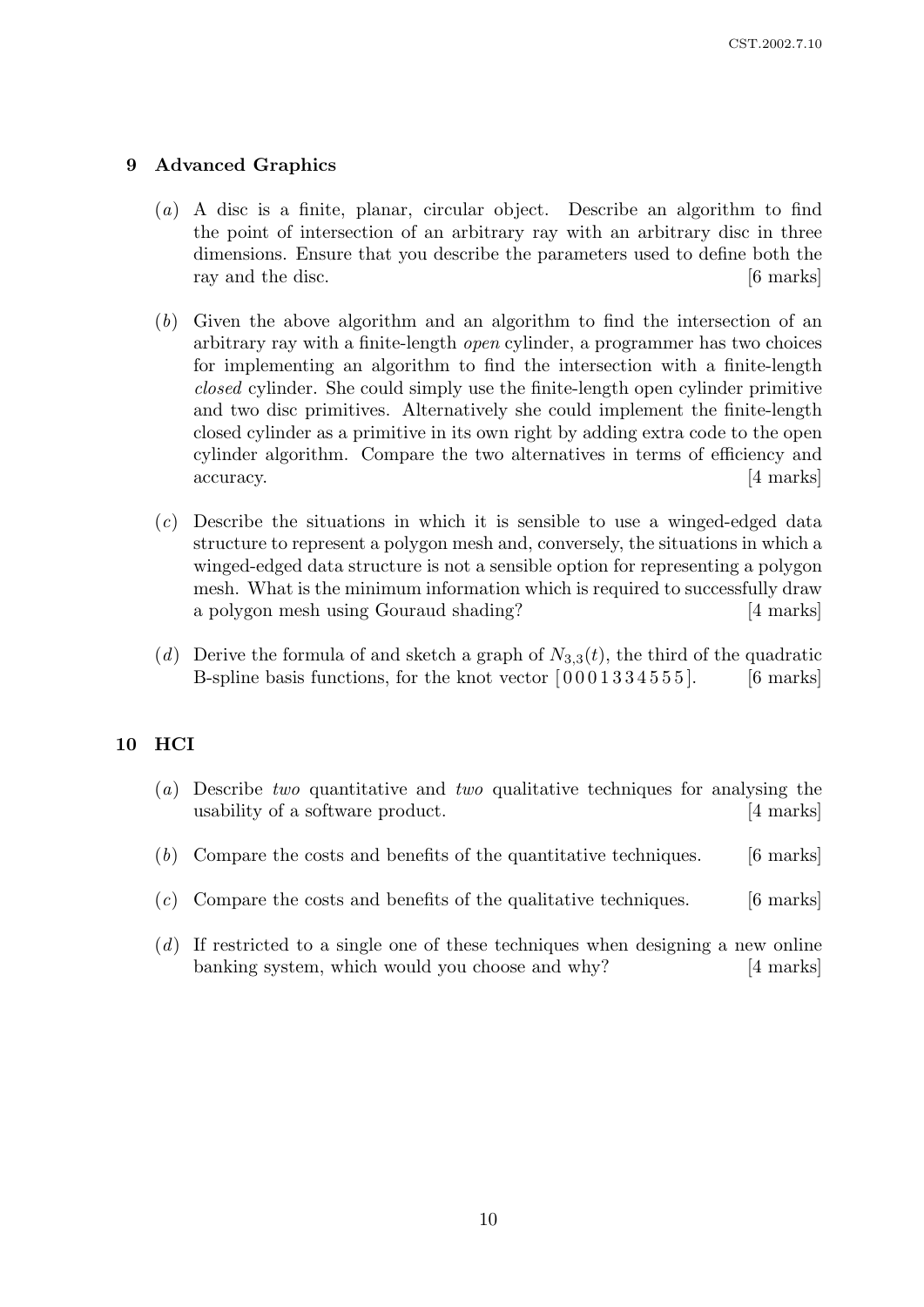#### 11 Natural Language Processing

An open-domain question-answering system should be able to answer questions such as the following by searching a database of documents and returning an appropriate text snippet. For example:

User: What debts did Quintex leave?

System 1: About \$1.4 billion (Australian)

extracted from:

Quintex Australia Ltd. and Quintex Ltd. together have debt of about \$1.4 billion (Australian), according to two analysts at Australian brokerage firms.

and:

System 2: Around ADollars 1.5bn (Pounds 680m)

from:

Quintex group collapsed yesterday. The failure left corporate debts of around ADollars 1.5bn (Pounds 680m) and additional personal debts.

- (a) What natural language processing techniques would be needed to build such a system? [8 marks]
- (b) What problems would arise as a consequence of the open-domain requirement? [4 marks]
- (c) What problems would arise selecting an appropriate text snippet from a matching sentence? [4 marks]
- (d) How feasible would it be to have the system reliably rank such answers (in this case preferring the second)? [4 marks]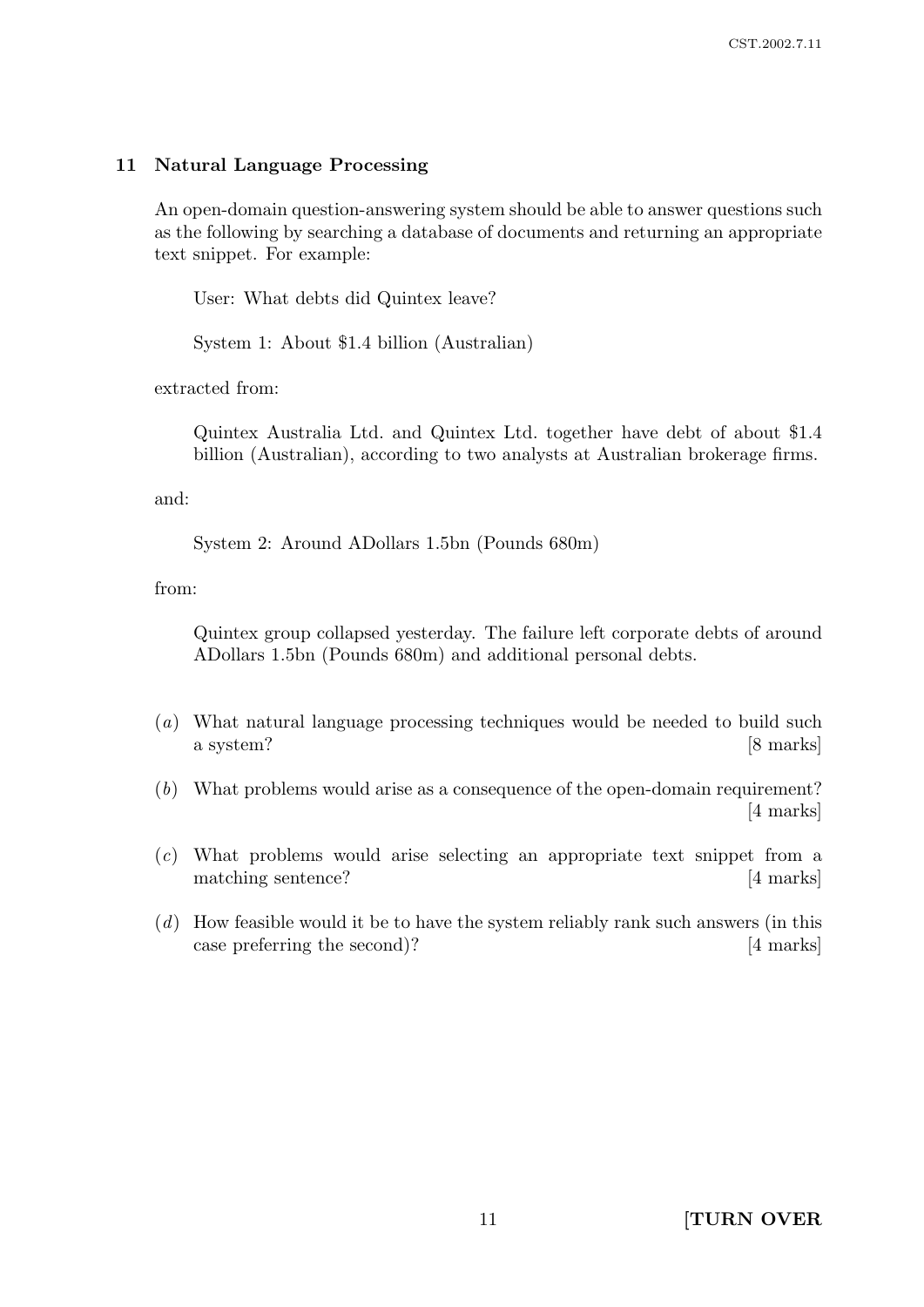#### 12 Information Theory and Coding

- (a) State and explain (without proving) two different theorems about signal encoding that both illustrate the following principle: strict bandlimiting (either lowpass or bandpass) of a continuous signal reduces the information that it contains from potentially infinite to a finite discrete set of data, and allows exact reconstruction of the signal from just a sparse set of sample values. For both of your examples, explain what the sample data are, and why bandlimiting a signal has such a dramatic effect on the amount of information required to represent it completely. [10 marks]
- (b) A variable length, uniquely decodable code which has the prefix property, and whose N binary code word lengths are

$$
n_1 \leqslant n_2 \leqslant n_3 \cdots \leqslant n_N
$$

must satisfy what condition on these code word lengths?

(State both the condition on the code word lengths, and the name for this condition, but do not attempt to prove it.) [4 marks]

 $(c)$  For a discrete data sequence consisting of the N uniformly-spaced samples

$$
\{g_n\} = \{g_0, g_1, \ldots, g_{N-1}\}\
$$

define both the Discrete Fourier Transform  ${G_k}$  of this sequence, and its Inverse Transform, which recovers  $\{g_n\}$  from  $\{G_k\}$ . [6 marks]

#### 13 Types

- (a) State the typing rule for ML let-expressions, let  $x = M$  in M', using typing judgements of the form  $A, \Gamma \vdash M : \tau$  where A is a finite set of type variables,  $\Gamma$ is a finite function from variables to type schemes and  $\tau$  is a type. [3 marks]
- (b) Give an example to show that in a let-expression let  $x = M$  in M', the letbound variable  $x$  can occur polymorphically in the body  $M'$ . Give the proof of any valid typing judgement that you use. [5 marks]
- (c) Give the ML typing rules for the unit value (), for reference creation  $\text{ref } M$ , for dereferencing  $!M$ , and for assignment  $M := M'$ . . [4 marks]
- $(d)$  Explain how the combination of the typing rules from parts  $(a)$  and  $(c)$  leads to unsoundness of the type system. How does the revised definition of ML modify the typing rule for **let**-expressions in order to restore type soundness? [8 marks]